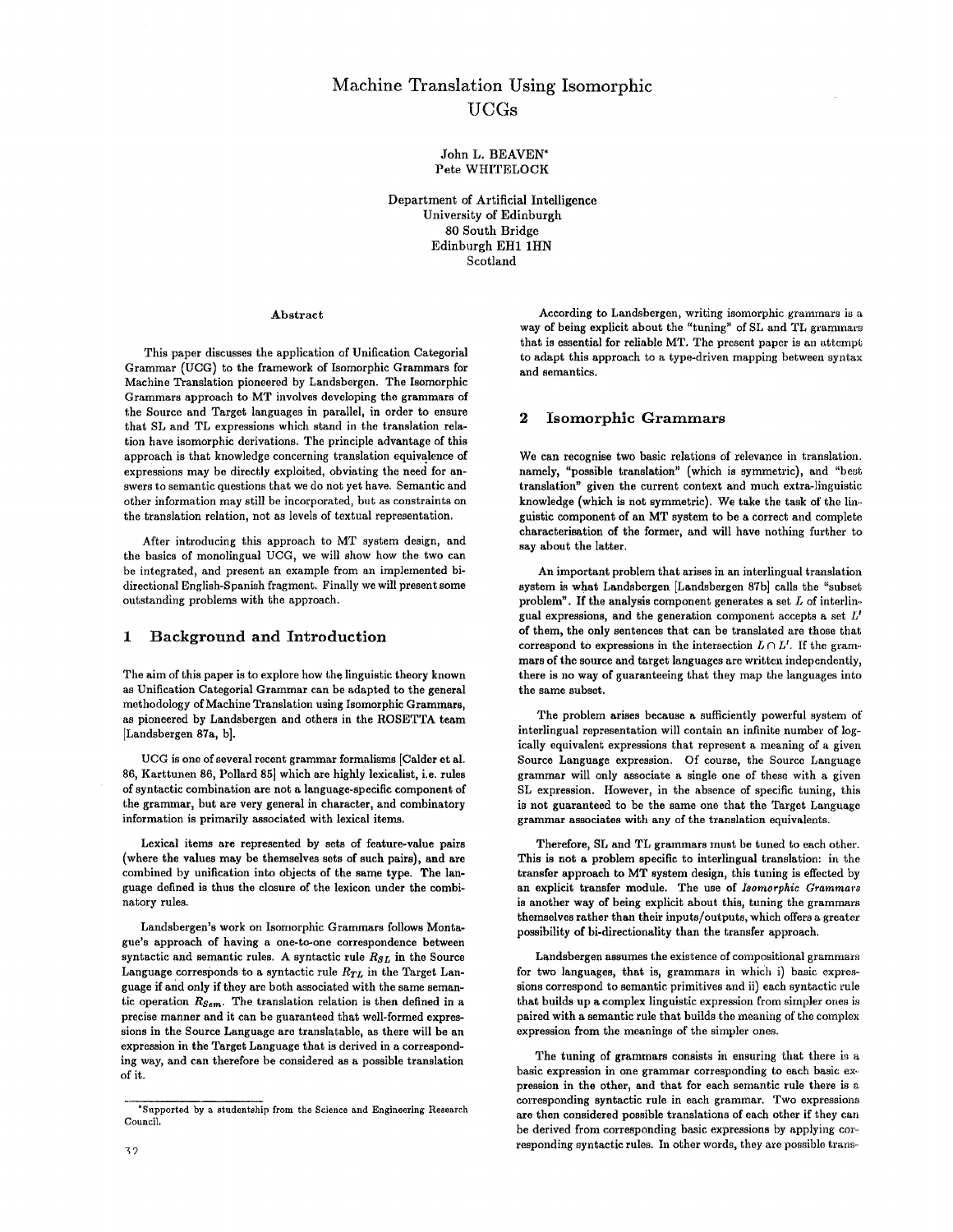lations of each other if they are built from expressions having the same meaning, by using syntactic rules that perform the same semantic operations. Note the lack of directional specificity in this definition of the "possible translation" relation.

# $3$  The  ${monomingual}$  UCG formalism

Many recent grarmnar formalisms [Shieber 86] represent linguistic objects as sets of attribute-value pairs. Values taken by these attributes may be atomic, variables, or they may thenmelves be sets of attribate-value pairs, so these objects may be thought of as Directed Acyclic Graphs (DAGs), in which directed arcs represent features, and the nodes at the end of these represent values. Such formalisms typically support re-entrancy, that is, they provide a mechanism for specifying that objects at the end of different paths are the same object.

Unification Categorial Grammar is such a formalism, which combines a categorial treatment of syntax with semantics similar to Kamp's Discourse Representation [Kamp 81]. Each linguistic expression licensed by the grammar corresponds to what is called a sign. A sign consists of four main entries or features, which are explained below:

- 1. phonology (orthography in the present case)
- 2. synta):
- 3. semantics
- 4. The order in which the terms combine.

Typical signs for the lexical entries *Mary* and *sings* may then look something like the following:

| phon:        | "Mary"        |                       |                    |  |
|--------------|---------------|-----------------------|--------------------|--|
| synt:        | пр∧           | pers:<br>num:<br>gen: | 3rd<br>sing<br>fem |  |
| sem:<br>ord: | mary<br>Order |                       |                    |  |

and

| phon:<br>synt: | sings<br>sent $\wedge$ [ tense: fin ]/ |              | phon: Phon<br>synt: $np \wedge \begin{bmatrix} pers: & 3rd \\ num: & sing \end{bmatrix}$ |  |
|----------------|----------------------------------------|--------------|------------------------------------------------------------------------------------------|--|
|                |                                        | sem:<br>ord: | Sem<br>post                                                                              |  |
| sem:<br>l ord: | [E][sings(E,Sem)]<br>Order             |              |                                                                                          |  |

These are briefly explained below. Note that in the above example, as ehewhere, the Prolog-like convention is adopted that constants start with lower-case or are within quotes, and variables start with upper-case. Also, for the sake of simplicity in an introductory example, the first example above differs from the standard UCG practice of type-raising noun phrases, which follows Montague and others.

## 3.]. Syntax

There are 4 basic categories: nouns *(noun),* sentences *(seat),* noun phrases *(np)* and prepositional phrases *(pp).* These may be further specified by features (such as nuniher, gender, etc.). Features are indicated by the operator A.

A category is either a basic category, or of the form *A/B,*  where  $A$  is a category and  $B$  is a sign. Combination of signs is determined by the rule of function application, which allows a functor sign with syntax  $A/B$  to combine with an argument sign  $B'$ , to give a sign like the functor sign but with syntax  $A$ . The

combination is licensed if  $B$  and  $B'$  unify, and if the functor and argument signs appear in the order specified by the value of the order feature in B (if the order feature of an argument is *pre* its functor must precede it, and if it is *poet* the functor follows it). The unification may further instantiate variables in the functor sign (in particular, the semantics). Although Function Application is the main combination rule, there are a few important unary rules, such as Gap Deletion, pp-insertion, and others. Unlike many other extended Categorial Grammars, UCG does not have Func~ tional Composition, as a similar effect is achieved by the technique of Gap Threading, based on work by Johnson and Klein ]Johnson and Klein 86]. However it is envisaged that a richer set of binary rules, and a reduction or elimination of unary rules, will be necessary if the Isomorphic Grammars approach is to be extended to typologically diverse languages.

#### 3.2 Semantics

The semantic formalism used in UCG is similar to Kamp's DRT, but with a Davidsonian treatment of predicates. It is called InL (Indexed Language) and is described in [Zeevat 86]. A sentence like:

If a linguist owns a donkey, she writes about it

is represented in InL by:

*[S1][[S2][[X]linguist(X), [Y]donkey(Y), [S2]own(S2,Z,Y)]* 

 $\Rightarrow$  [*E*]write\_about(*E,X,Y*)]]

There is an important difference between InL and DRT: each formula introduces a discourse referent, or *index (\$1* and \$2 above) which corresponds to the semantic object introduced by the formula. Since events, states etc. are primitive semantic objects, InL permits a first order treatment of modifiers.

Indices contain information about the sortal nature of the discourse referent in question. The sorts are coded into a subsumption lattice, and consist of bundles of features which may be unified. Unification ensures for instance that predicates have arguments of the right sort.

### **4 UCG and Isomorphic Grammars**

The principle of Isomorphic Grammars is realised in UCG by means of bilingual signs. Bilingual rules, which combine bilingual signs, may be defined in terms of how monolingual rules combine the monolingual parts of the sign.

As was mentioned, monolingual UCG signs consist of four features: Phonology, Syntax, Semantics, and Order. A bilingual sign is merely a sign with top-level attributes source and target having monolingual signs as their values, and in which source semantics and target semantics share their value. Since transla~ tion must preserve semantics, this sharing of values is a necessary condition. In the general case, however, it is not sufficient (see section 5).

The Bilingual sign can easily be decomposed into, or built up from, a Source sign and a Target sign (having a common Semantics), by a Prolog predicate

decompose(Bilingual\_Sign, Source\_Sign, Target\_Sign).

Combination of two monolingual signs is defined by two predicates: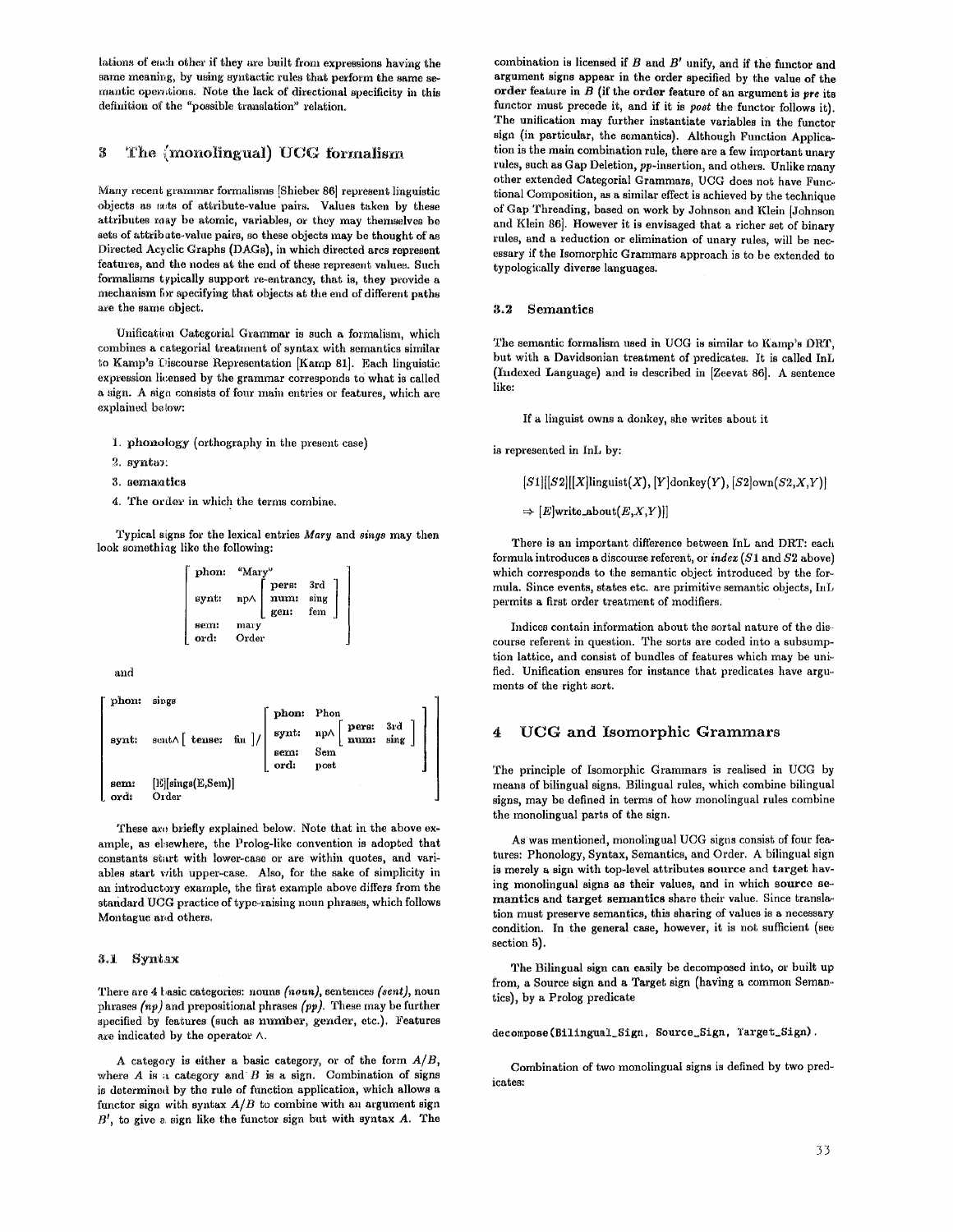source\_combine(S1, S2. S). target\_combine(Tl, T2, T).

which combine their first two arguments to give the third.

The crucial difference between these two predicates is as follows: source\_combine requires that the order feature of S1 and S2 is consistent with the phonology of S, while target\_combine ensures that the phonology of T is consistent with the order of T1 and T2. This enables differences in word order in the Source and Target Languages to be accounted for, as shown below.

The two monolingual modes of combination above are used to define bilingual combination through a predicate:

```
bilingual_combine(B1, B2, B):- 
       decompose(B1, S1, T1), 
       decompose(B2, S2, T2), 
       source_combine(S1, S2, S),
       target_combine(Tl, T2, T), 
       decompose(B, S, T).
```
The way in which differences in word order are dealt with may be illustrated by the translatioin equivalence between an adjectivenoun combination in English and a noun-adjective combination in Spanish. For the sake of simplicity, only the features for phonology, syntax and order are included.

The predicate source\_combine allows two combinations:

|  | (1) $\begin{bmatrix} p: & W1 \\ g: & A/B \end{bmatrix}$ $\begin{bmatrix} p: & W2 \\ g: & C \\ o: & pre \end{bmatrix}$ $\rightarrow \begin{bmatrix} p: & W1 W2 \\ g: & A \end{bmatrix}$                                                                                                                                                                                   |  |  |  |
|--|--------------------------------------------------------------------------------------------------------------------------------------------------------------------------------------------------------------------------------------------------------------------------------------------------------------------------------------------------------------------------|--|--|--|
|  | $(2) \left[\begin{array}{cc} \mathbf{p}; & \mathbf{W1} \\ \mathbf{s}; & \mathbf{C} \\ \mathbf{o}; & \mathbf{post} \end{array}\right] \left[\begin{array}{cc} \mathbf{p}; & \mathbf{W2} \\ \mathbf{s}; & \mathbf{A/B} \end{array}\right] \quad \longrightarrow \quad \left[\begin{array}{cc} \mathbf{p}; & \mathbf{W1 W2} \\ \mathbf{s}; & \mathbf{A} \end{array}\right]$ |  |  |  |

(where the active part of the functor sign unifies with the argument sign)

The predicate target\_combine, on the other hand, allows the above two combinations, and in addition the two order-reversing ones:

| (3) $\begin{bmatrix} \mathbf{p} & \mathbf{W} \mathbf{1} \\ \mathbf{s} & \mathbf{A/B} \end{bmatrix} \begin{bmatrix} \mathbf{p} & \mathbf{W} \mathbf{2} \\ \mathbf{s} & \mathbf{C} \\ \mathbf{0} & \mathbf{p} \mathbf{0} \mathbf{s} \mathbf{1} \end{bmatrix} \longrightarrow \begin{bmatrix} \mathbf{p} & \mathbf{W} \mathbf{2} & \mathbf{W} \mathbf{1} \\ \mathbf{s} & \mathbf{A} \end{bmatrix}$ |  |  |  |
|-------------------------------------------------------------------------------------------------------------------------------------------------------------------------------------------------------------------------------------------------------------------------------------------------------------------------------------------------------------------------------------------------|--|--|--|
| $(4) \quad \left[ \begin{array}{ccc} \mathbf{p}; & \mathbf{W1} \\ \mathbf{s}; & \mathbf{C} \\ \mathbf{o}; & \mathbf{pre} \end{array} \right] \quad \left[ \begin{array}{ccc} \mathbf{p}; & \mathbf{W2} \\ \mathbf{s}; & \mathbf{A/B} \end{array} \right] \quad \longrightarrow \quad \left[ \begin{array}{ccc} \mathbf{p}; & \mathbf{W2 W1} \\ \mathbf{s}; & \mathbf{A} \end{array} \right]$    |  |  |  |

Let us then examine how the English expression *red book* gets translated into the Spanish *llbro rojo,* in which the order of the adjective and noun are reversed.

The bilingual signs are:

|  | exercise $\begin{bmatrix} 8i & \text{noun} \\ \text{if} \\ \text{or} \\ \text{pre} \end{bmatrix}$<br>tgt:st $\begin{bmatrix} \text{sum} \\ \text{or} \\ \text{post} \end{bmatrix}$<br>book<br>src:p:<br>tgt:p:<br>libro | srcipi red<br>tgtipi rojo |  |  |
|--|-------------------------------------------------------------------------------------------------------------------------------------------------------------------------------------------------------------------------|---------------------------|--|--|
|  |                                                                                                                                                                                                                         |                           |  |  |
|  |                                                                                                                                                                                                                         |                           |  |  |

These will get decomposed into their source and target constituents, which may only be combined using (1) and (3) above, respectively:

tgt:s: noun

| $\left[\begin{array}{ccc} \mathbf{p}: & \mathbf{red} \\ \mathbf{a}: & \mathbf{noun} \end{array} \right] \left[\begin{array}{ccc} \mathbf{p}: & \mathbf{bool} \\ \mathbf{or} & \mathbf{pre} \end{array} \right] \left[\begin{array}{ccc} \mathbf{p}: & \mathbf{book} \\ \mathbf{a}: & \mathbf{noun} \end{array} \right] \quad \xrightarrow{\textbf{(1)}} \left[\begin{array}{ccc} \mathbf{p}: & \mathbf{red} \text{ book} \\ \mathbf{a}: & \mathbf{noun} \end{array} \right]$          |  |  |  |
|---------------------------------------------------------------------------------------------------------------------------------------------------------------------------------------------------------------------------------------------------------------------------------------------------------------------------------------------------------------------------------------------------------------------------------------------------------------------------------------|--|--|--|
| $\left[\begin{array}{ccc} \mathbf{p}: &\mathbf{rojo} \\ \mathbf{s}: &\mathbf{noun} \end{array}\right] \left[\begin{array}{ccc} \mathbf{p}: &\mathbf{ivro} \\ \mathbf{o}: &\mathbf{pour} \end{array}\right] \left[\begin{array}{ccc} \mathbf{p}: &\mathbf{libro} \\ \mathbf{s}: &\mathbf{noun} \end{array}\right] \quad \begin{array}{c} \textbf{(9)} &\left[\begin{array}{ccc} \mathbf{p}: &\mathbf{libro} \text{ rojo} \\ \mathbf{o}: &\mathbf{noun} \end{array}\right] \end{array}$ |  |  |  |

Currently, we assume the existence of four bilingual signs core responding to the English word red, since the Spanish adjective has four combinations of gender and number. Only that sign representing the contextually correct translation equivalence will be incorporated in the derivation. In a practical system, there would be a single bilingual sign whose Spanish component has disjunctive (or unspecified) values for gender and number, and the incorporation of this sign into the derivation will eliminate the disjunction (or bind the variables).

Unlike Landsbergen's approach, it is not necessary to specify that the rules which combine the SL and TL expressions must be the same. Because of the type-driven mapping between syntax and semantics, if two pairs of signs stand in the translation relation, then so will the pair of signs resulting from their combination, regardless of the rule used.

## 5 Current Difficulties

There are several important difficulties that remain unsolved. The first one is how to handle the differences in the freedom of word order in two languages. For instance, Spanish word order is relatively free compared to English. It conveys important stylistic information that should be captured in the translation, but which at present gets lost. Another aspect of the same problem is that we would like to be able to recognise all possible word orders in Spanish, without generating them all (as some are intelligible but, sound awkward).

A possible solution to this could be to include some measure of the degree of "markedness" of a construction in each language. The translation process would attempt to keep the markedness of the two constructions as close as possible to each other. If the grammar specifies that Spanish sentences may be more "marked" than the English, the more marked would never be generated, though they could be analysed.

Another problem is how the set of basic bilingual signs is to be characterised. That the semantics of SL and TL signs unify is a necessary condition for them to stand in the relation of translation equivalence. It is however insufficient in two ways. First, it must be the case that there is no more specific sign in either language whose semantics unifies with that of the other language, and which is of similar markedness. Secondly, it must be the case that the semantics of the two signs will continue to unify regardless of the derivations into which the signs are incorporated. For instance, suppose that the English word *leg* is associated with the semantics [leg~of(X,Y)], and the Spanish word *pieraa* with  $[leg_of(X,Y), human(Y)].$  Although these semantic values do not contradict each other, they will if Y becomes bound to a nonhuman entity. In this case, the solution is clear - a further bilingual sign must be constructed in which English *leg* is paired with Spanish *pats,* having the semantics [leg\_of(X,Y),not(human(Y))]. Then, either the derivation will eliminate one or the other equivalence, or both translations will be produced, which is the desired result.

It is possible that one monolingual component of a bilingual lexical sign will not be a basic expression in that language. Instead, it must be explicitly constructed in order to be paired with a basic expression in the other language. The unification-based semantics gives an indication of when such a sign-construction process must take place. The flexible categorial approach to the construction of constituents allows the non-standard categories needed to be built.

and